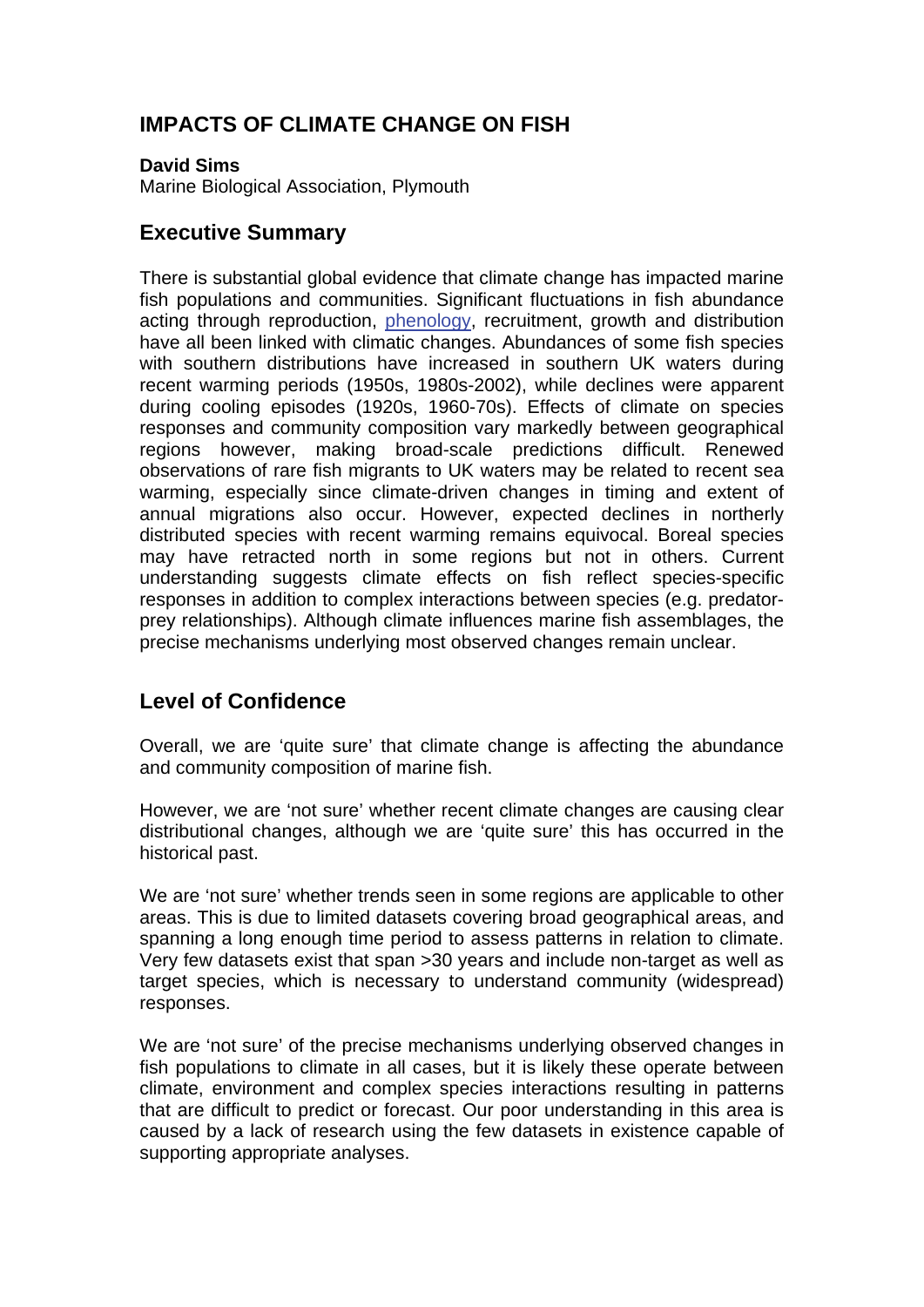# **Key sources of Information**

See supporting evidence

## **Supporting Evidence**

There is substantial global evidence that climate change has impacted marine fish populations and the communities they comprise (Stenseth *et al.,* 2002; Walther et al., 2002; Parmesan and Yohe 2003; Root *et al.,* 2003). Scientific studies of fish from diverse marine ecosystems (e.g. estuary, reef, open sea) demonstrate climate has influenced key ecological processes (Stenseth *et al.,* 2002), principally by acting through direct and indirect effects of changes in sea temperature. Climate-induced effects on marine fish recruitment (Beaugrand *et al.,* 2003), growth (Attrill and Power 2002), behaviour (Sims *et al.,* 2004), distribution (Perry *et al.,* 2005) and relative abundance of populations (Genner *et al.,* 2004) have been documented. Responses of fish to short-term climate fluctuations such as the [North Atlantic Oscillation](http://www.mccip.org.uk/arc/glossary.htm) and the [El-Nino Southern Oscillation](http://www.mccip.org.uk/arc/glossary.htm) are evident in some cases (e.g. Lehodey *et al.,* 1997; Attrill and Power 2002), whereas persistent long-term changes over longer time periods  $(25 - 90 \text{ years})$  have also been identified where appropriate monitoring data exist (Genner *et al.,* 2004; Perry *et al.,* 2005). Relatively abrupt changes in fish abundance and spawning behaviour have also occurred in response to apparent climate regime shifts (McFarlane *et al.,* 2000; Reid *et al.,* 2001).

Long-term changes show fish species can exhibit temporal 'sign-switching' (Parmesan and Yohe 2003), where relative abundances of temperate species increase during periods of sea temperature warming, and decrease when temperatures cool, whereas boreal species show the opposite trend (Southward *et al.,* 1995). For example, abundances of some warm-temperate and temperate fish species with southern distributions have increased in southern UK waters during recent warming periods (1950s, 1980s-2002), while declines were apparent during cooling episodes (1920s, 1960-70s). Analysis of 33 core fish taxa in the western English Channel over 26 years within a 91-year period shows 9 species responded strongly by increasing with sea temperature warming (Genner *et al.,* 2004). These species were: butterfly blenny *Blennius ocellaris*, dragonet *Callionymus lyra*, topknots *Phrynorhombus* sp., solenette *Buglossidium luteum*, poor cod *Trisoperturs minutus*, lesser spotted dogfish *Scyliorhinus canicula*, greater pipefish *Syngnathus acus*, thinkback sole *Microchirus variegatus*, and red bandfish *Cepola macophthalma*. In total, these species comprised, on average, 57% of the total individuals caught during sampling years emphasising how climate-linked temperature change can influence important functional components of fish communities. A parallel analysis of 33 core species in the Bristol Channel over 22 years showed similar macroscopic trends, with 10 species responding strongly to temperature, one species declining in abundance with warming (the sea snail *Liparis liparis*), and 9 increasing (sprat *Sprattus sprattus*; whiting *Merlangius merlangus*; five-bearded rockling *Ciliata mustela*; cod *Gadus morhua*; sand goby *Pomatoschistus minutus*; bass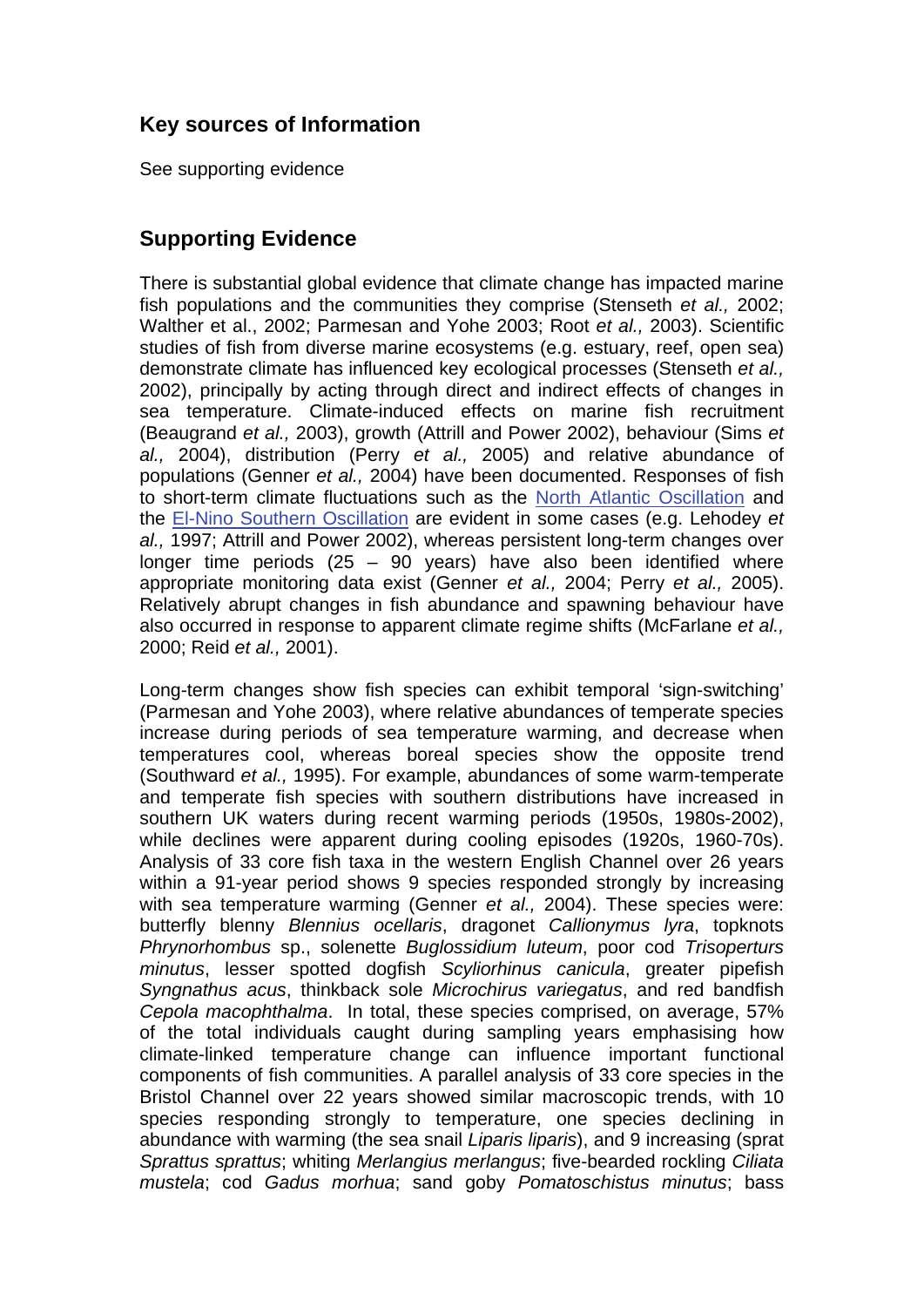*Dicentrachus labrax*; dover sole *Solea solea*; plaice *Pleuronectes platessa*, and flounder *Platichthys flesus*) (Genner *et al.,* 2004). Similarly, these species comprised a key community component making up an average of 84% of individuals caught during sampling years. In this study at least, there was a relative lack of boreal species increasing during cooling (and decreasing during warming) compared with responses to climate by southern species. The reasons for this asymmetry in responses between species of different biogeographical distribution is not known but may involve complex indirect processes (Stenseth *et al.,* 2002; Genner *et al.,* 2004).

There have been relatively few studies describing changes in the long-term spatial distribution of fish with climate-linked temperature changes, mainly due to a lack of abundance data over sufficiently large geographical areas for long enough time periods. A study of 36 species of demersal (bottom-living) fishes in the North Sea with varied biogeographical origins and distribution patterns showed centres of distribution of 15 species shifted in relation to warming over distances ranging from 48 to 403 km during the period 1977 – 2001 (Perry *et al.,* 2005). The mean latitude of species such as Atlantic cod (*Gadus morhua*) and anglerfish (*Lophius piscatorias*) shifted north in relation to warming whereas mean latitude did not change for some species; rather a shift to deeper, cooler depths with warming was evident in these (e.g. plaice *Pleuronectes platessa*, cuckoo ray *Leucoraja naevus*) (Perry *et al.,* 2005).

Despite identification of fish species trends within a region, there appears to be a lack of similarity in reponses between regions. Effects of climate on species responses and community composition vary markedly between adjacent geographical regions which indicates broad-scale predictions of future responses from extrapolations of single studies from one area will be difficult (Genner *et al.,* 2004). For example, comparison of the aforementioned studies in the English Channel and Bristol Channel demonstrate that 9 species in each region responded strongly by increasing with sea temperature warming. However, the same species did not show congruent trends between sites, possibly due to region-specific local environmental determinants, interspecific ecological interactions, habitat availability and dispersal capacity (Genner *et al.,* 2004). This highlights the need to understand the mechanisms underlying observed trends in fish populations and communities in relation to environment, which at present remain little known (Stenseth *et al.,* 2002).

Renewed observations of rare fish migrants to UK waters in recent years (Stebbing *et al.,* 2002), following earlier observations (Russell 1953), may be related to recent sea warming, especially since climate-driven changes in timing and extent of annual migrations also occur (Sims *et al.,* 2001). Change in migration phenology has been described for the flounder *Platichthys flesus*, which undertakes a spawning migration from estuarine to marine habitat some 1 – 2 months earlier in years that were up to 2<sup>o</sup>C cooler (Sims *et al.,* 2004). Timing of flounder migration is driven to a large extent by short-term, climate-induced changes in thermal resources linked to negative (cool) phases of the North Atlantic Oscillation (NAO). Hence short-term climate fluctuations have significant effects on the timing of fish peak abundance in an area, which may have implications for fisheries (Sims *et al.,* 2004). Dominant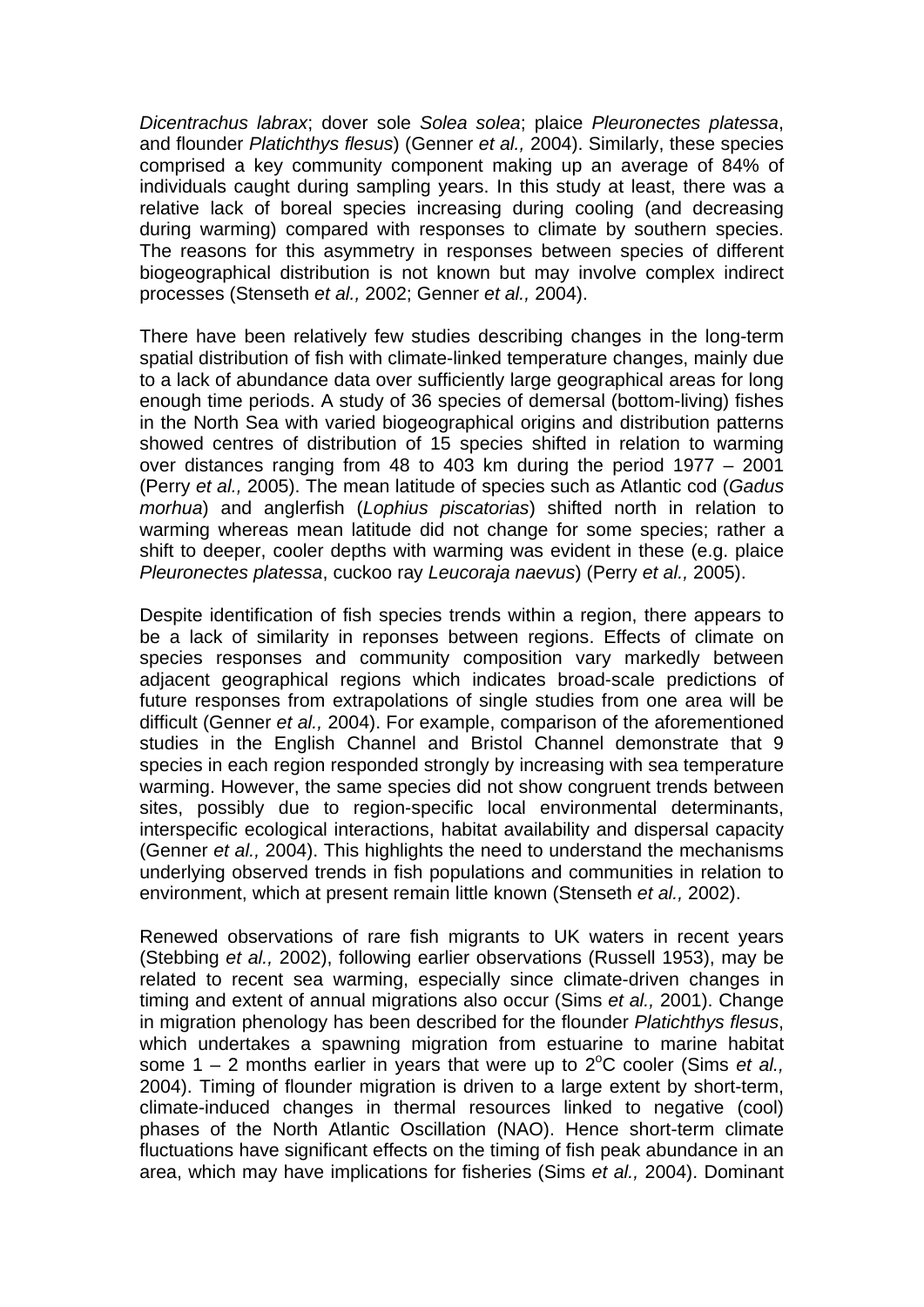effects of the NAO on ecological processes in estuarine fish assemblages are evident. Absolute growth of herring (*Clupea harengus*) and smelt (*Osmerus eperlaunus*) and mean abundance of bass (*Dicentrachus labrax*) were positively correlated with positive (warm) phases of the NAO for example, while flounder abundance showed a negative relationship (Attrill and Power 2002), opposing trends that highlight the complex responses shown by different species even within the same habitat.

Large-scale climate variability (NAO) affects recruitment processes and consequently the size of marine fish populations (Stenseth *et al.,* 2002; Walther *et al.,* 2002). Direct and indirect temperature-related effects have been identified. For example, an analysis of 45 years of *S. sprattus* data from the Baltic Sea shows recruitment depends on the direct effects of temperature conditions during the months when sprat gonads, eggs and larvae are developing (MacKenzie and Koster 2004). However, for cod in the North Sea, climate effects on recruitment are exerted indirectly through the zooplankton on which the young cod feed (Beaugrand *et al.,* 2003). Indirect effects of climate on prey abundance and availability can also alter the migration and distribution patterns of large pelagic fish such as tuna (Polovina 1996). Climate-induced changes in species interactions, such as predator-prey relationships, will make prediction of future changes in fish populations problematic (Beaugrand *et al.,* 2003), especially since the [climate-envelope](http://www.mccip.org.uk/arc/glossary.htm) approach to predicting species' responses to climate change does not take into account complexities that can yield counter-intuitive species abundance changes (Davis *et al.,* 1998; Southward *et al.,* 2005). Human exploitation may exacerbate these effects because low stock biomass and truncation of age structure of populations may result in the increased vulnerability of populations which are less able to buffer the adverse effects of warming (O'Brien *et al.,* 2000; Walther *et al.,* 2002; Beaugrand *et al.,* 2003).

Taken together, the available evidence for marine fish responses to short and long-term climate variability indicates that changes in many key ecological processes, such as recruitment, growth, migration, distribution and abundance, have occurred among diverse fish species across varied environments. However, what emerges is that responses of fish to climate are complex and vary between species, even among those in the same habitat and region. Responses of the same species between regions also appear different in many cases and human exploitation may obscure natural changes and/or exacerbate declines. This complexity will make predictions of marine fish responses to climate change difficult, but argues the need for more research to determine the mechanisms responsible for observed trends. These are currently lacking but should be a priority given their clear importance to fisheries management and conservation.

**Please acknowledge this document as: Sims, D. (2006). Impacts of Climate Change on Fish** *in* **Marine Climate Change Impacts Annual Report Card 2006 (Eds. Buckley, P.J, Dye, S.R. and Baxter, J.M), Online Summary Reports, MCCIP, Lowestoft, [www.mccip.org.uk](http://www.mccip.org.uk/)**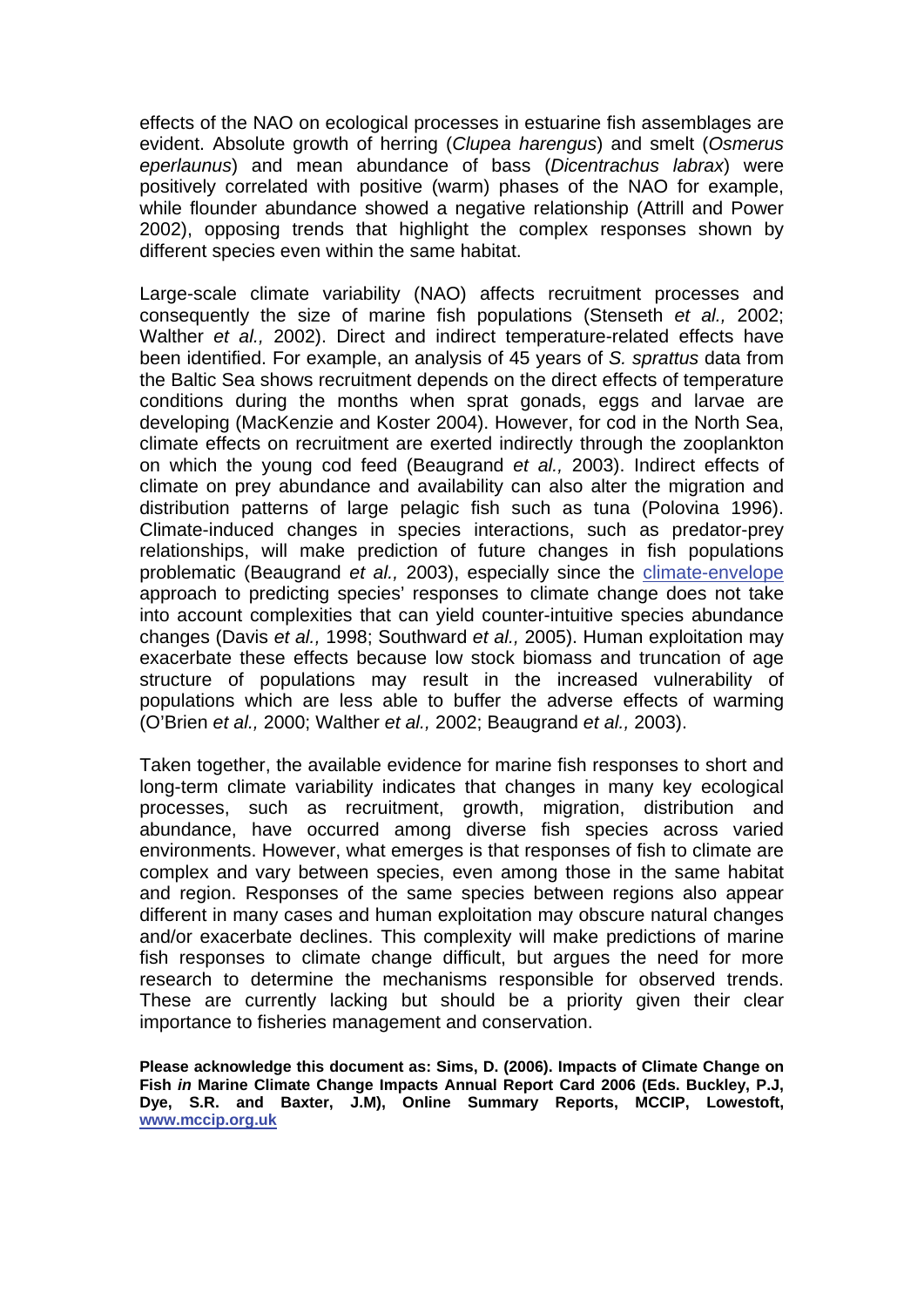#### **References**

- Araujo, J.N., Mackinson, S., Stanford, R.J., Sims, D.W., Southward, A.J., Hawkins, S.J., Ellis, J.R., Hart, P.J.B. (2006) Analysing the effects of food web interactions, climate change and fisheries on the western English Channel ecosystem. *Marine Ecology Progress Series* **309**: 175- 187.
- Attrill, M.J., Power, M. (2002) Climatic influence on a marine fish assemblage. *Nature* **417**: 275-278.
- Barrett, J.H., Locker, A.M., Roberts, C.M. (2004) The origins of intensive marine fishing in medieval Europe: the English evidence. *Proceedings of the Royal Society of London series B – Biological Sciences* **271**: 2417- 2421.
- Beaugrand, G., Brander, K.M., Lindley, J.A., Souissi, S., Reid, P.C. (2003) Plankton effect on cod recruitment in the North Sea. *Nature* **426**: 661- 664.
- Davis, A.J., Jenkinson, L.S., Lawton, J.H., Shorrocks, B., Wood, S. (1998) Making mistakes when predicting shifts in species range in response to global warming. *Nature* **391**: 783-786.
- Genner, M.J., Sims, D.W., Wearmouth, V.J., Southall, E.J., Southward, A.J., Henderson, P.A., Hawkins, S.J. (2004) Regional climate warming drives long-term community changes of British marine fish. *Proceedings of the Royal Society of London series B – Biological Sciences* **271**: 655-661.
- Heath, M.R. (2005) Changes in the structure and function of the North Sea fish foodwebs, 1973 – 2000. *ICES Journal of Marine Science* **62**: 847- 868.
- Heessen, H.J.L., Daan, N. (1996) Long-term trends in ten non-target North Sea fish species. *ICES Journal of Marine Science* **53**: 1063-1078.
- Lehodey, P., Bertignac, M., Hampton, J., Lewis, A., Picaut, J. (1997) El Nino Southern Oscillation and tuna in the western Pacific. *Nature* **389**: 715- 718.
- MacKenzie, B.R., Koster, F.W. (2004) Fish production and climate: sprat in the Baltic Sea. *Ecology* **85**: 784-794.
- McFarlane, G.A., King, J.R., Beamish, R.J. (2000) Have there been recent changes in climate? Ask the fish. *Progress in Oceanography* **47**: 147- 169.
- O'Brien, C.M., Fox, C.J., Planque, B., Casey, J. (2000) Climate variability and North Sea cod. *Nature* **404**: 142.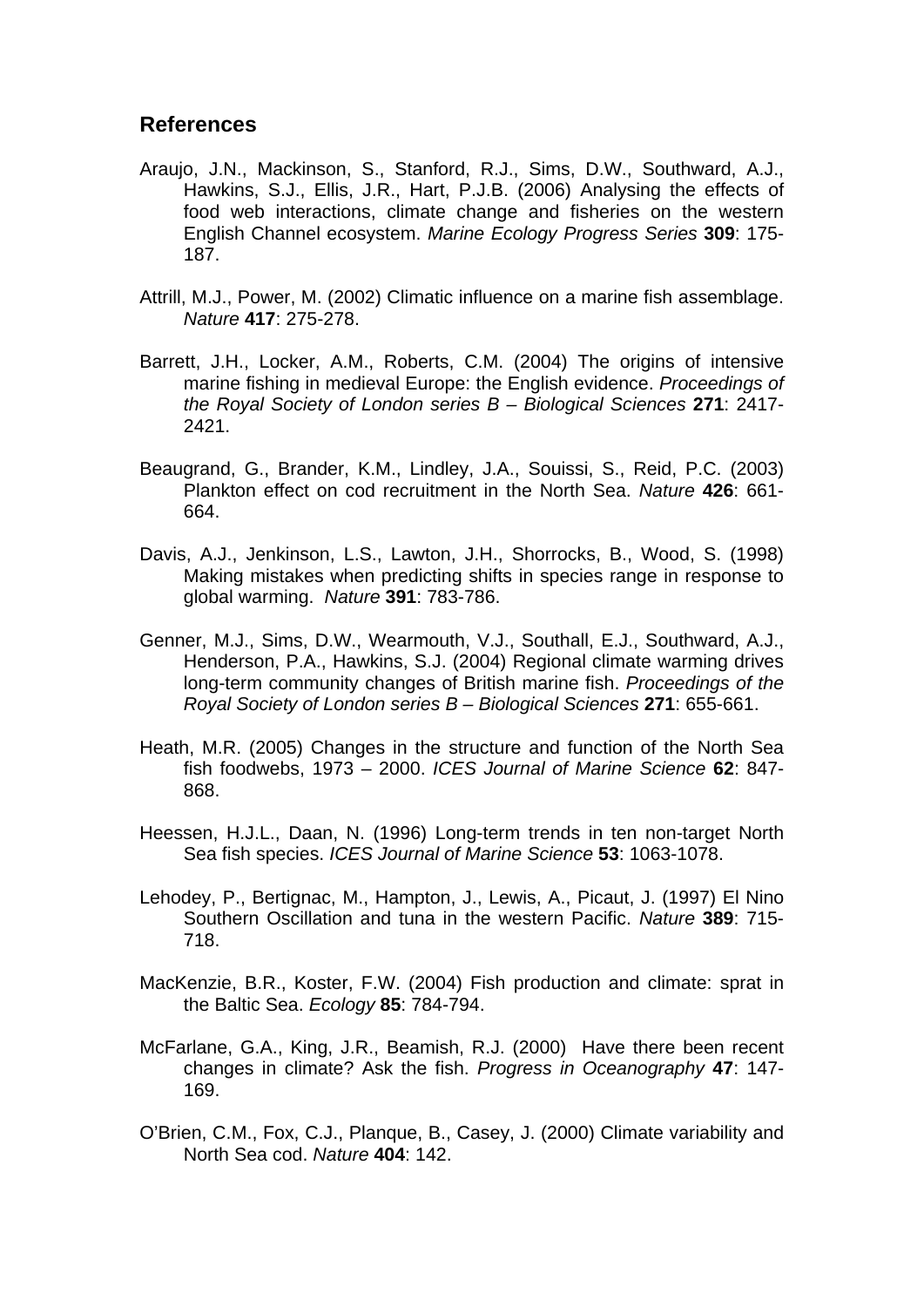- Parmesan, C., Yohe, G. (2003) A globally coherent fingerprint of climate change impacts across natural systems. *Nature* **421**: 37-42.
- Perry, A.L., Low, P.J., Ellis, J.R., Reynolds, J.D. (2005) Climate change and distribution shifts in marine fishes. *Science* **308**: 1912-1915.
- Polovina, J.J. (1996) Decadal variation in the trans-Pacific migration of northern bluefin tuna (*Thunnus thynnus*) coherent with climate-induced change in prey abundance. *Fisheries Oceanography* **5**: 114-119.
- Reid, P.C., Borges, N.F., Svendsen, E. (2001) A regime shift in the North Sea circa 1988 linked to changes in the North Sea horse mackereal fishery. *Fisheries Research* **50**: 163-171.
- Root, T.L., *et al.,* (2003) Fingerprints of global warming on wild animals and plants. *Nature* **421**: 57-60.
- Russell, F.S. (1953) The English Channel. *Transactions of the Devonshire Association for the Advancement of Science, Literature and Art* **85**: 1-17.
- Sims, D.W., Genner, M.J., Southward, A.J., Hawkins, S.J. (2001) Timing of squid migration reflects North Atlantic climate variability. *Proceedings of the Royal Society of London series B – Biological Sciences* **268**: 2607- 2611.
- Sims, D.W., Wearmouth, V.J., Genner, M.J., Southward, A.J., Hawkins, S.J. (2004) Low-temperature-driven early spawning migration in a temperate marine fish. *Journal of Animal Ecology* **73**: 333-341.
- Southward, A.J., Boalch, G.T., Maddock, L. (1988) Fluctuations in the herring and pilchard fisheries of Devon and Cornwall linked to the change in climate since the 16<sup>th</sup> century. Journal of the Marine Biological *Association of the United Kingdom* **68**: 423-445.
- Southward, A.J., Hawkins, S.J., Burrows, M.T. (1995) Seventy years' observations of changes in distribution and abundance of zooplankton and intertidal organisms in the western English Channel in relation to rising sea temperature. *Journal of Thermal Biology* **20**: 127-155.
- Southward, A.J., Langmead, O., Hardman-Mountford, N.J., Aiken, J., Boalch, G.T., Genner, M.J., Joint, I., Kendall, M., Halliday, N.C., Harris, R.P., Leaper, R., Mieszkowska, N., Pingree, R.D., Richardson, A.J., Sims, D.W., Smith, T., Walne, A.W., Hawkins, S.J. (2004) Long-term oceanographic and ecological research in the western English Channel. *Advances in Marine Biology* **47**: 1-105.
- Stebbing, A.R.D. *et al.,* (2002) Immigration of southern fish species to southwest England linked to warming of the North Atlantic (1960-2001). *Journal of the Marine Biological Association of the United Kingdom* **82**: 177-180.